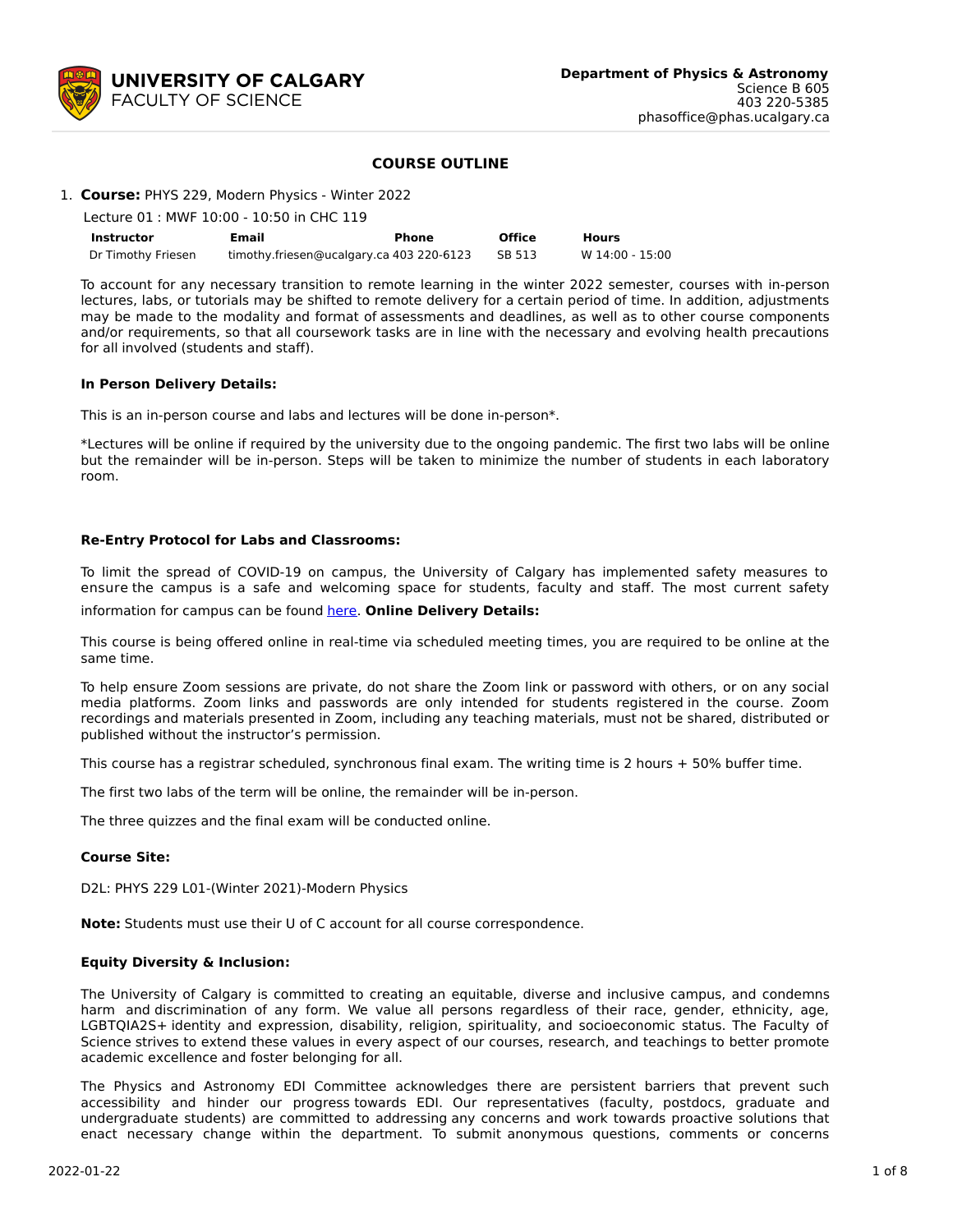regarding EDI related issues, please reach out to our Acting Associate Head EDI, Jo-Anne Brown [\(jocat@ucalgary.ca](mailto:jocat@ucalgary.ca))

## 2. **Requisites:**

See section [3.5.C](http://www.ucalgary.ca/pubs/calendar/current/sc-3-5.html) in the Faculty of Science section of the online Calendar.

## **Prerequisite(s):**

3 units from Physics 211, 221 or 227; and 3 units from Mathematics 249, 265 or 275. Also known as: (formerly Physics 325)

## 3. **Grading:**

The University policy on grading and related matters is described in [F.1](http://www.ucalgary.ca/pubs/calendar/current/f-1.html) and [F.2](http://www.ucalgary.ca/pubs/calendar/current/f-2.html) of the online University Calendar.

In determining the overall grade in the course the following weights will be used:

| <b>Course</b><br>Component           |       | Weight Due Date (duration for exams)                                           | <b>Modality</b><br>for exams | <b>Location for exams</b>                                                      |
|--------------------------------------|-------|--------------------------------------------------------------------------------|------------------------------|--------------------------------------------------------------------------------|
| Tophat <sup>1</sup>                  | 4%    | Ongoing                                                                        |                              |                                                                                |
| Assignments <sup>2</sup>             | 18%   | Ongoing                                                                        |                              |                                                                                |
| Presentation                         | 8%    | Ongoing                                                                        |                              |                                                                                |
| Laboratory<br>Reports                | 25%   | Ongoing                                                                        |                              |                                                                                |
| Practice Quiz <sup>3</sup>           | $1\%$ | lan 28 2022                                                                    |                              |                                                                                |
| Quiz $14$                            | 8%    | Feb 04 2022                                                                    |                              |                                                                                |
| Quiz 2 <sup>5</sup>                  | 8%    | Mar 04 2022                                                                    |                              |                                                                                |
| Quiz 3 <sup>6</sup>                  | 8%    | Mar 25 2022                                                                    |                              |                                                                                |
| Registrar<br>Scheduled Final<br>Exam | 20%   | Will be available when the final exam<br>schedule is released by the Registrar | online                       | Will be available when the final exam<br>schedule is released by the Registrar |

 $1$  There will be in-class tophat questions throughout the term. To allow for inevitable absences through the term your final tophat participation grade will be marked out of 80 rather than 100. Example 1: if you complete 80% of the tophat questions correctly your final tophat grade will be 100% (4/4). Example 2: if you complete 90% of the tophat questions correctly your final tophat grade will be 100% (4/4). Example 3: if you complete 50% of the tophat questions correctly your final tophat grade will be 62.5% (2.5/4).

<sup>2</sup> There will be 8 assignments to complete through the term. Your final assignment grade will be your best 7 of 8 assignments. See the course schedule below for assignment due dates.

<sup>3</sup> This timed assessment will be available on D2L on Jan 28th at 10 am. You will have 50 minutes to complete and submit it.

<sup>4</sup> This timed assessment will be available on D2L on Feb 4th at 10 am. You will have 50 minutes to complete and submit it.

<sup>5</sup> This timed assessment will be available on D2L on Mar 4th at 10 am. You will have 50 minutes to complete and submit it.

<sup>6</sup> This timed assessment will be available on D2L on Mar 25th at 10 am. You will have 50 minutes to complete and submit it.

Each piece of work (reports, assignments, quizzes, midterm exam(s) or final examination) submitted by the student will be assigned a grade. The student's grade for each component listed above will be combined with the indicated weights to produce an overall percentage for the course, which will be used to determine the course letter grade.

The conversion between a percentage grade and letter grade is as follows.

|                           | . .  | -    | . .<br>- | в.  |     | . .  |         |     |     | -    |            |
|---------------------------|------|------|----------|-----|-----|------|---------|-----|-----|------|------------|
| <b>Minimum % Required</b> | 95 % | 90 % | 85 %     | 80% | 75% | 70 % | %<br>65 | 60% | 55% | 50 % | 15 %<br>45 |

This course will have a Registrar Scheduled Final exam that will be delivered on-line. The Final Examination Schedule will be published by the Registrar's Office [approximately](https://www.ucalgary.ca/registrar/exams) one month after the start of the term. The final exam for this course will be designed to be completed within 2 hours.

Per section [G.5](https://www.ucalgary.ca/pubs/calendar/current/g-5.html) of the online Academic Calendar, timed final exams administered using an on-line platform, such as D2L, will be available on the platform. Due to the scheduling of the final exams, the additional time will be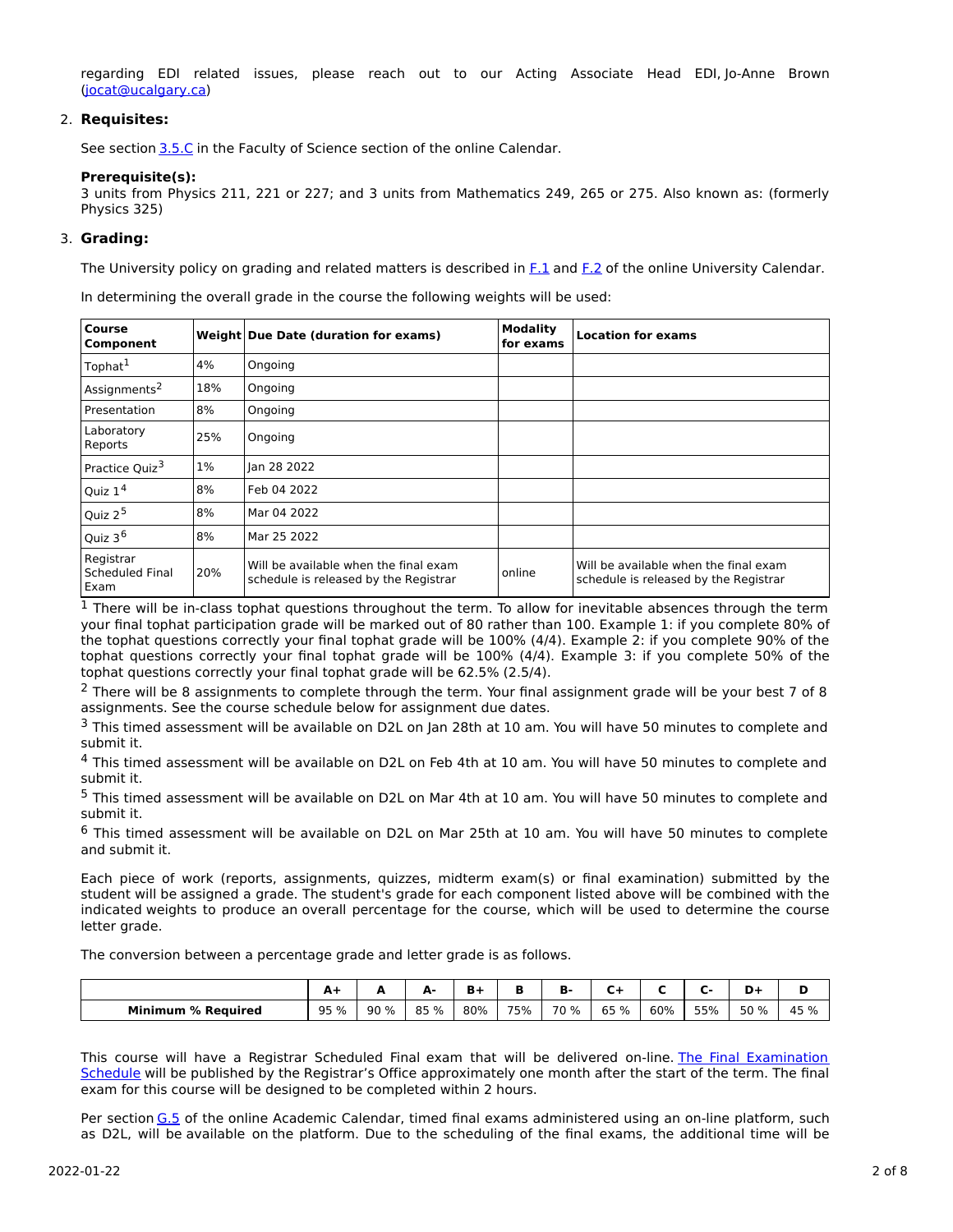added to **the end** of the registrar scheduled **synchronous** exam to support students. This way, your exam schedule accurately reflects the **start time** of the exam for any**synchronous** exams. E.g. If a **synchronous** exam is designed for 2 hours and the final exam is scheduled from 9-11am in your student centre, the additional time will be added to the **end** time of the **synchronous** exam. This means that if the exam has a 1 hour buffer time, a synchronous exam would start at 9 am and finish at 12pm.

The University of Calgary offers a *[flexible](https://www.ucalgary.ca/pubs/calendar/current/f-1-3.html) grade option*, Credit Granted (CG) to support student's breadth of learning and student wellness. Faculty units may have additional requirements or restrictions for the use of the CG grade at the faculty, degree or program level. To see the full list of Faculty of Science courses where CG is not eligible, please visit the following website: [https://science.ucalgary.ca/current-students/undergraduate/program](https://science.ucalgary.ca/current-students/undergraduate/program-advising/flexible-grading-option-cg-grade)advising/flexible-grading-option-cg-grade

## 4. **Missed Components Of Term Work:**

The university has suspended the requirement for students to provide evidence for absences. Please do not attend medical clinics for medical notes or Commissioners for Oaths for statutory declarations.

In the event that a student legitimately fails to submit any online assessment on time (e.g. due to illness etc...), please contact the course coordinator, or the course instructor if this course does not have a coordinator to arrange for a re-adjustment of a submission date. Absences not reported within 48 hours will not be accommodated. If an excused absence is approved, one possible arrangement is that the percentage weight of the legitimately missed assignment could also be pro-rated among the components of the course. This option is at the discretion of the coordinator and may not be a viable option based on the design of this course.

## **Missed Quiz**

Students who miss a quiz for a valid reasons will be granted an excused absence by the Instructor. Students must notify the Instructor by email within 48 hours of the missed quiz. The weight of the quiz will be distributed across the other quizzes and the final.

## **Missed Lab**

If you miss a lab session for valid reasons please email your lab TA and your instructor as soon as possible (within 48 hours of the missed lab). Arrangements will be made (including make-up labs) on a case-by-case basis.

# 5. **Scheduled Out-of-Class Activities:**

There are no scheduled out of class activities for this course.

#### 6. **Course Materials:**

Required Textbook(s):

Kenneth Krane, Modern Physics: Wiley, 4th edition, 2020.

Extra problems, laboratory documents, and supporting lecture material will be posted on the course D2L website.

In order to successfully engage in their learning experiences at the University of Calgary, students taking online, remote and blended courses are required to have reliable access to the following technology:

- A computer with a supported operating system, as well as the latest security, and malware updates;
- A current and updated web browser;
- Webcam/Camera (built-in or external);
- Microphone and speaker (built-in or external), or headset with microphone;
- Current antivirus and/or firewall software enabled;
- Stable internet connection.

For more information please refer to the UofC **[ELearning](https://elearn.ucalgary.ca/technology-requirements-for-students)** online website.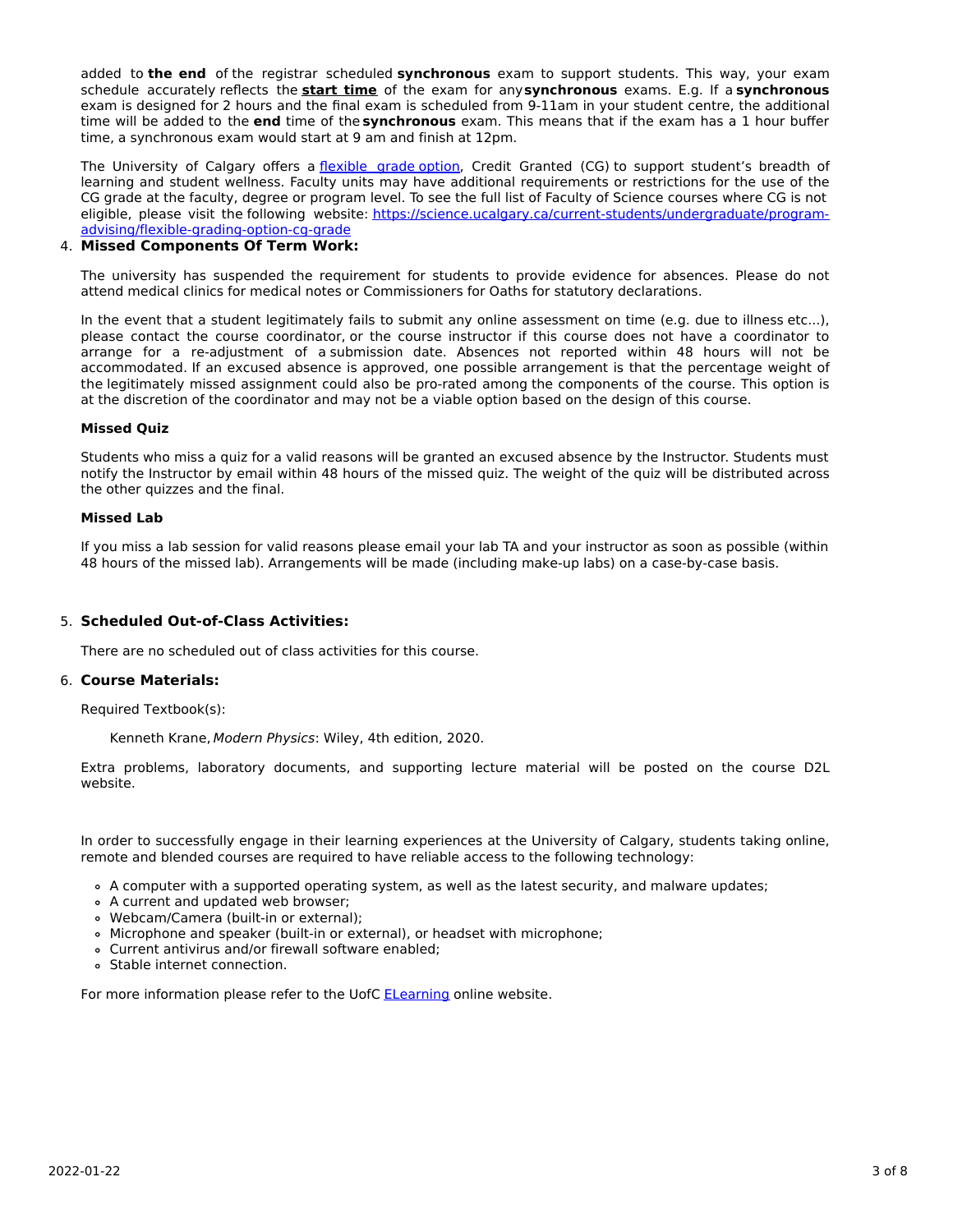# 7. **Examination Policy:**

The quizzes and the final exam will be open book, synchronous, online examinations. Access to the quiz and submission will occur on D2L.

Students should also read the Calendar, [Section](http://www.ucalgary.ca/pubs/calendar/current/g.html) G, on Examinations.

# 8. **Approved Mandatory And Optional Course Supplemental Fees:**

There are no mandatory or optional course supplemental fees for this course.

# 9. **Writing Across The Curriculum Statement:**

For all components of the course, in any written work, the quality of the student's writing (language, spelling, grammar, presentation etc.) can be a factor in the evaluation of the work. See also Section [E.2](http://www.ucalgary.ca/pubs/calendar/current/e-2.html) of the University Calendar.

# 10. **Human Studies Statement:**

Students will not participate as subjects or researchers in human studies.

See also [Section](http://www.ucalgary.ca/pubs/calendar/current/e-5.html) E.5 of the University Calendar.

## 11. **Reappraisal Of Grades:**

A student wishing a reappraisal, should first attempt to review the graded work with the Course coordinator/instructor or department offering the course. Students with sufficient academic grounds may request a reappraisal. Non-academic grounds are not relevant for grade reappraisals. Students should be aware that the grade being reappraised may be raised, lowered or remain the same. See [Section](http://www.ucalgary.ca/pubs/calendar/current/i-3.html) I.3 of the University Calendar.

- a. **Term Work:** The student should present their rationale as effectively and as fully as possible to the Course coordinator/instructor within **ten business days** of either being notified about the mark, or of the item's return to the class. If the student is not satisfied with the outcome, the student shall submit the Reappraisal of Graded Term work form to the department in which the course is offered within 2 business days of receiving the decision from the instructor. The Department will arrange for a reappraisal of the work within the next ten business days. The reappraisal will only be considered if the student provides a detailed rationale that outlines where and for what reason an error is suspected. See sections  $1.1$  and  $1.2$  of the University Calendar
- b. **Final Exam:**The student shall submit the request to Enrolment Services. See [Section](http://www.ucalgary.ca/pubs/calendar/current/i-3.html) I.3 of the University Calendar.

# 12. **Other Important Information For Students:**

- a. **Mental Health** The University of Calgary recognizes the pivotal role that student mental health plays in physical health, social connectedness and academic success, and aspires to create a caring and supportive campus community where individuals can freely talk about mental health and receive supports when needed. We encourage you to explore the mental health resources available throughout the university community, such as counselling, self-help resources, peer support or skills-building available through the SU Wellness Centre (Room 370, MacEwan Student Centre, Mental Health [Services](https://www.ucalgary.ca/wellnesscentre/services/mental-health-services) Website) and the Campus Mental Health Strategy website [\(Mental](http://www.ucalgary.ca/mentalhealth) Health).
- b. **SU Wellness Services:** For more information, see [www.ucalgary.ca/wellnesscentre](http://www.ucalgary.ca/wellnesscentre) or call [403-210-9355.](tel:4032109355)
- c. **Sexual Violence:** The Sexual Violence Support Advocate, Carla Bertsch, can provide confidential support and information regarding sexual violence to all members of the university community. Carla can be reached by email [\(svsa@ucalgary.ca](mailto:svsa@ucalgary.ca)) or phone at [403-220-2208](tel:4032202208). The complete University of Calgary policy on sexual violence can be viewed at [\(https://www.ucalgary.ca/legal-services/sites/default/files/teams/1/Policies-Sexual](https://www.ucalgary.ca/legal-services/sites/default/files/teams/1/Policies-Sexual-and-Gender-Based-Violence-Policy.pdf)and-Gender-Based-Violence-Policy.pdf)
- d. **Misconduct:** Academic integrity is the foundation of the development and acquisition of knowledge and is based on values of honesty, trust, responsibility, and respect. We expect members of our community to act with integrity. Research integrity, ethics, and principles of conduct are key to academic integrity. Members of our campus community are required to abide by our institutional Code of [Conduct](https://www.ucalgary.ca/legal-services/sites/default/files/teams/1/Policies-Code-of-Conduct.pdf) and promote academic integrity in upholding the University of Calgary's reputation of excellence. Some examples of academic misconduct include but are not limited to: posting course material to online platforms or file sharing without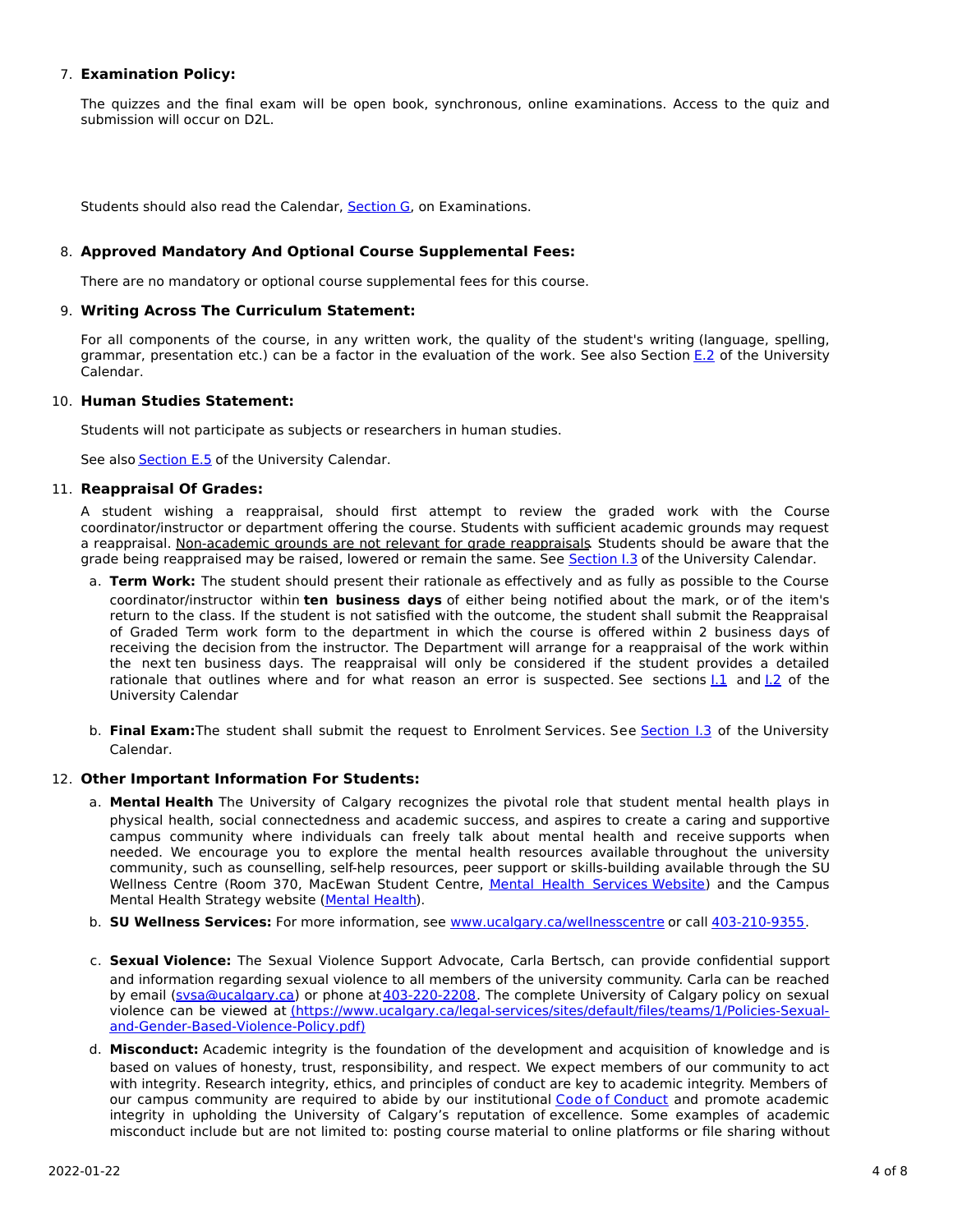the course instructor's consent; submitting or presenting work as if it were the student's own work; submitting or presenting work in one course which has also been submitted in another course without the instructor's permission; borrowing experimental values from others without the instructor's approval; falsification/fabrication of experimental values in a report. Please read the following to inform yourself more on academic integrity:

Student [Handbook](https://www.ucalgary.ca/live-uc-ucalgary-site/sites/default/files/teams/9/AI-Student-handbook-1.pdf) on Academic Integrity Student Academic Misconduct [Policy](https://www.ucalgary.ca/legal-services/sites/default/files/teams/1/Policies-Student-Academic-Misconduct-Policy.pdf) and [Procedure](https://www.ucalgary.ca/legal-services/sites/default/files/teams/1/Policies-Student-Academic-Misconduct-Procedure.pdf) [Research](https://www.ucalgary.ca/legal-services/sites/default/files/teams/1/Policies-Research-Integrity-Policy.pdf) Integrity Policy

Additional information is available on the Student Success Centre [Academic](https://ucalgary.ca/student-services/student-success/learning/academic-integrity) Integrity page

# e. **Academic Accommodation Policy:**

It is the student's responsibility to request academic accommodations according to the University policies and procedures listed below. The student accommodation policy can be found at: <https://www.ucalgary.ca/legal-services/sites/default/files/teams/1/Policies-Student-Accommodation-Policy.pdf>

Students needing an accommodation because of a disability or medical condition should communicate this need to Student Accessibility Services in accordance with the Procedure for Accommodations for Students with Disabilities: [https://www.ucalgary.ca/legal-services/sites/default/files/teams/1/Policies-Accommodation](https://www.ucalgary.ca/legal-services/sites/default/files/teams/1/Policies-Accommodation-for-Students-with-Disabilities-Procedure.pdf)for-Students-with-Disabilities-Procedure.pdf.

Students needing an accommodation in relation to their coursework or to fulfil requirements for a graduate degree, based on a Protected Ground other than Disability, should communicate this need, by filling out the Request for Academic [Accommodation](https://science.ucalgary.ca/sites/default/files/teams/1/request-accommodation-academic-courses.pdf) Form and sending it to Dr. David Feder by email [phas.ahugrd@ucalgary.ca](mailto:phas.ahugrd@ucalgary.ca) preferably 10 business days before the due date of an assessment or scheduled absence.

- f. **Freedom of Information and Privacy:** This course is conducted in accordance with the Freedom of Information and Protection of Privacy Act (FOIPP). Students should identify themselves on all written work by placing their name on the front page and their ID number on each subsequent page. For more information, see Legal [Services](https://www.ucalgary.ca/legal-services/access-information-privacy) website.
- g. **Student Union Information:** VP [Academic](http://www.su.ucalgary.ca/contact), Phone: [403-220-3911](tel:4032203911) Email: [suvpaca@ucalgary.ca](mailto:suvpaca@ucalgary.ca). SU Faculty Rep., Phone: [403-220-3913](tel:4032203913) Email: [sciencerep@su.ucalgary.ca](mailto:sciencerep@su.ucalgary.ca). Student [Ombudsman](https://www.ucalgary.ca/ombuds/), Email: [ombuds@ucalgary.ca](mailto:%20ombuds@ucalgary.ca).
- h. **Surveys:** At the University of Calgary, feedback through the Universal Student Ratings of Instruction [\(USRI](http://www.ucalgary.ca/usri)) survey and the Faculty of Science Teaching Feedback form provides valuable information to help with evaluating instruction, enhancing learning and teaching, and selecting courses. Your responses make a difference - please participate in these surveys.
- i. **Copyright of Course Materials:** All course materials (including those posted on the course D2L site, a course website, or used in any teaching activity such as (but not limited to) examinations, quizzes, assignments, laboratory manuals, lecture slides or lecture materials and other course notes) are protected by law. These materials are for the sole use of students registered in this course and must not be redistributed. Sharing these materials with anyone else would be a breach of the terms and conditions governing student access to D2L, as well as a violation of the copyright in these materials, and may be pursued as a case of student academic or [non-academic](https://www.ucalgary.ca/conduct/policy/non-academic-misconduct-policy) misconduct, in addition to any other remedies available at law.

# **Additional Information**

#### **Course Description**

The goal of this course is to survey some of the significant challenges physics encountered in the 20th century and the solutions and their applications. An emphasis is placed on the experimental observations that led to the development of quantum mechanics and special relativity.

Topics include: Special Theory of Relativity, Electromagnetic waves, Blackbody radiation, Photoelectric Effect, Xrays and Bragg Diffraction, Compton Scattering, Atomic Structure, The Bohr Model, Atomic Spectra, Applications of the Schrödinger Wave Equation, Radioactivity, Nuclear Stability, Nucleosynthesis, Structure of the Nucleus, Elementary Particles.

#### **Problem-Solving Lectures**

Throughout the term there will be eight special lectures which will have a mixed tutorial and lecture format.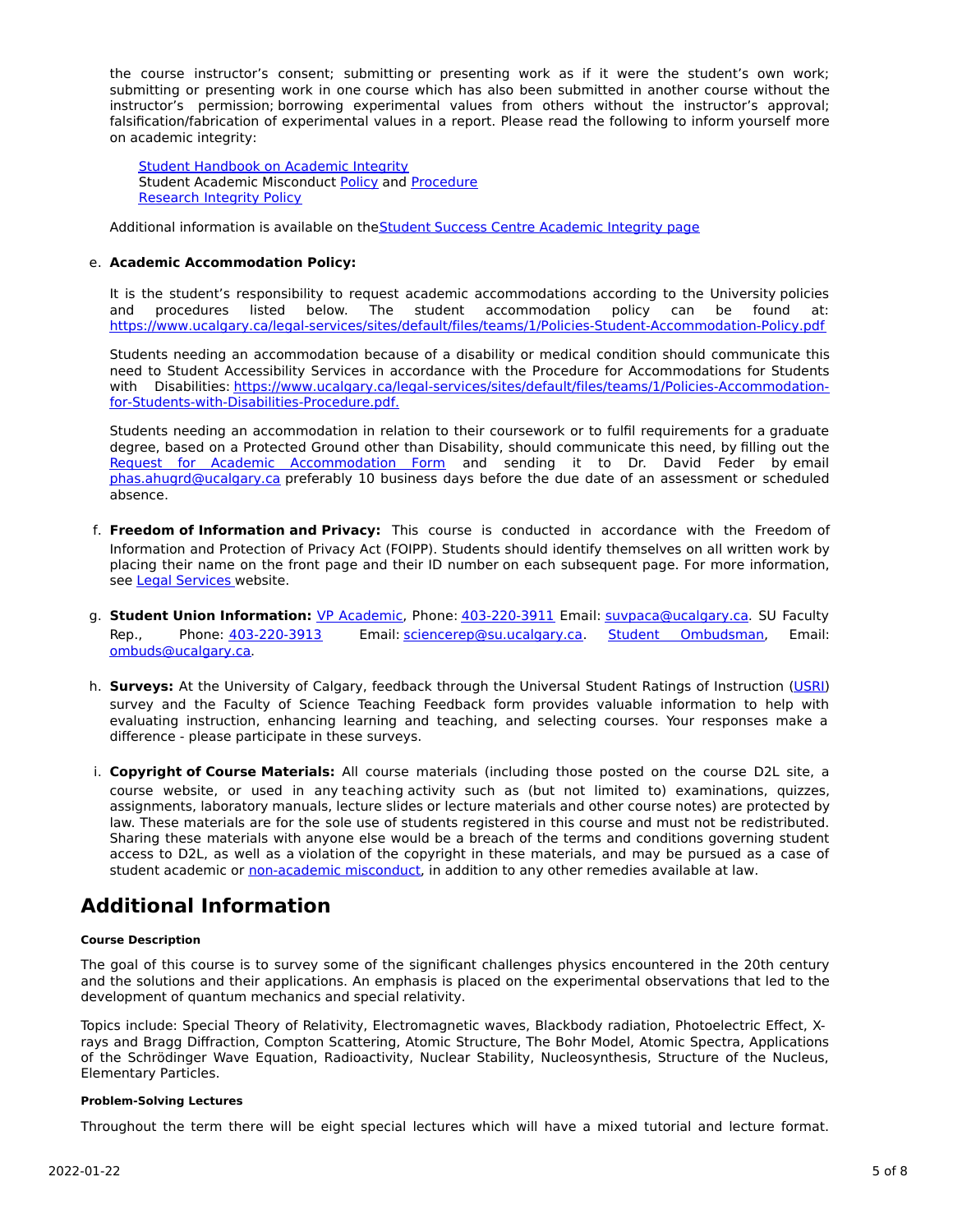These will take place during the assigned lectures on Fridays (10:00 to 10:50) in ENC 70 (or online if the university does not allow in-person classes). The objective of the tutorial lectures is to give you an opportunity to work in a supported environment to solve problems related to the course material. A set of problems will be posted on Monday prior to the tutorial.

#### **Assignments**

There will be eight assignments throughout the term consisting of one or two problems for submission. These assigned questions<br>will be part of a larger problem-solving set distributed a week before the deadline and worked via D2L before 10 am on the dates in the schedule below.

## **Quizzes**

There are three quizzes throughout the course scheduled for Friday Feb. 4th, Friday Mar. 4th, and Friday March 25th from 10:00 to 10:50. Quizzes will be done online and synchronously. They will be open-book. These quizzes are designed to take 50 minutes to complete and submit to D2L.

A practice quiz will occur on Jan. 28th from 10:00 to 10:50 (online as well). This quiz will help you get adjusted to the format and time pressure of a real quiz. Completion of this practice quiz will be worth 1% of your final grade (and form part of the 5% for participation).

## **Laboratory**

The laboratory component of Phys229 is an essential opportunity for you to experience some of the exciting phenomena encountered in this course. Laboratory manuals will be available on D2L. Each laboratory exercise is accompanied by Pre-lab Questions. You must read over the laboratory exercise and complete these questions prior to entering the laboratory and working on the experiment. Your TA will check that these questions are complete at the start of the session.

The laboratory exercises begin the week of Jan. 17th. The first two labs will be conducted online over Zoom in a synchronous fashion. Thereafter all labs will be in-person in Science Theatres. A maximum of 3 groups (total of 9 people) will be in a lab room at a given time. A detailed schedule for when and where your labs will occur each week will be circulated when we return to in-person labs.

Starting the week of Feb. 14th you will have the choice of 3 of 6 possible experiments to conduct over the course of 6 weeks. One of the experiments must be chosen from Compton Scattering, Rutherford Scattering, and Nuclear Decay. Your laboratory TA will work with you to make the selection and coordinate when you perform an experiment. Note that the Nuclear Decay and Rutherford Scattering experiments require at least 24hrs to complete and a limited amount of time outside of your scheduled laboratory section may be needed to complete each experiment. Your group will submit one laboratory report for each of the 3 experiments.

The grading criteria and format for the laboratory reports will be discussed in the lectures. Your laboratory grade will include a peer evaluation component.

#### **Presentation**

At the end of the term you and your group will give a presentation of a Modern Physics topic of your choice. Your topic must be connected to the material covered during the term. This could mean covering a topic in more depth than was done in the lectures or a topic that is closely related to something we saw during the term. Your presentation could cover current research being done or provide a more historical perspective. Presentations will occur during your lab session and be evaluated by your TAs and your peers.

#### **Group Work**

The PHYS229 labs and group presentation will require you to work effectively as a group. The ability to do so is a critical soft-skill that will benefit your future university education and career regardless of your chosen path. Each group member must make equal contributions to all group labs and presentations. The current environment presents challenges for all of us and can make group work and coordination more challenging. As you work with your group it is important to understand that each group member may be facing unknown challenges. Above all else it is important to communicate, be empathetic, and help each other out. During the term there will be peer evaluations where you can evaluate each group member's contribution, including your own. These evaluations will affect your final laboratory grade and group presentation grade.

## **Course Schedule**

Below is the tentative lecture schedule as well as the schedule for quizzes, labs, and assignments.

| <b>DatelLecture Content</b> | <b>Text Section</b> |     |             |
|-----------------------------|---------------------|-----|-------------|
|                             |                     | ∟ab | Assianments |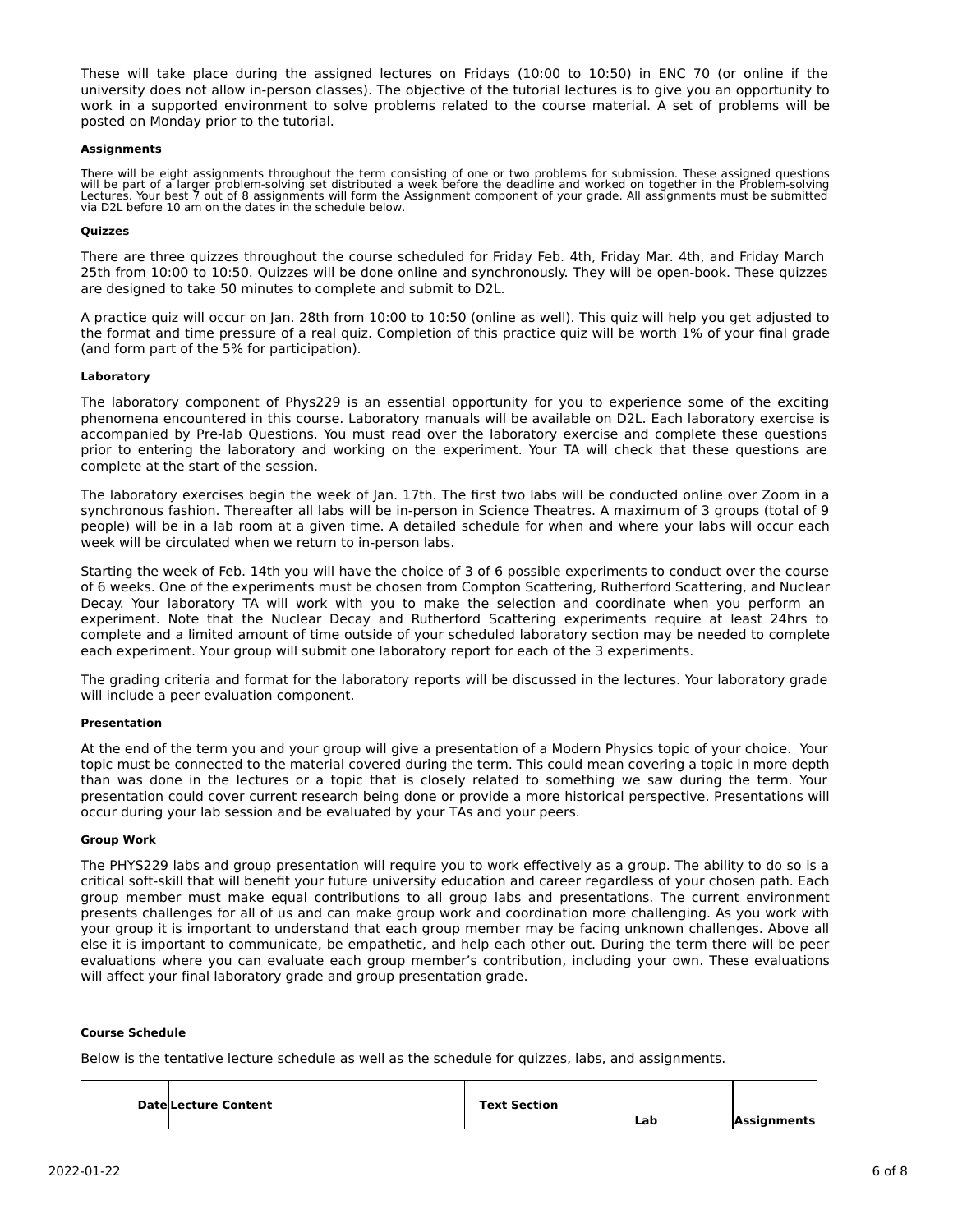|       | 10-Jan Introduction, Galilean transformations                           | 2.1, 2.2       |                                                       |               |
|-------|-------------------------------------------------------------------------|----------------|-------------------------------------------------------|---------------|
|       | 12-Jan Einstein's Postulates, Lorentz transformation                    | 2.3, 2.4, 2.5  | No Labs                                               |               |
|       | 14-Jan Experimental uncertainty                                         |                |                                                       |               |
|       | 17-Jan Length Contraction                                               | 2.5            |                                                       |               |
|       | 19-Jan Time Dilation                                                    | 2.6            | Radioactive Decay (Online)                            |               |
|       | 21-Jan Problem-solving tutorial                                         |                |                                                       |               |
|       | 24-Jan Relativistic Energy and Momentum                                 | 2.7            |                                                       | Assign. 1 due |
|       | 26-Jan Energy and momentum conservation                                 | 2.8            | Electron Diffraction (Online)                         |               |
|       | 28-Jan Practice Quiz (online)                                           |                |                                                       |               |
|       | 31-Jan Electromagnetic Waves, Photoelectric Effect                      | 3.1, 3.2       |                                                       | Assign. 2 due |
|       | 2-Feb Planck's Blackbody Radiation                                      | 3.3            | <b>Evidence for Quantized</b><br><b>Energy Levels</b> |               |
|       | 4-Feb Quiz #1 (online)                                                  |                |                                                       |               |
|       | 7-Feb Compton Scattering                                                | 3.4            |                                                       |               |
|       | 9-Feb Atomic structure                                                  | $6.1 - 6.3$    | Hydrogen Balmer Series                                |               |
|       | 11-Feb Problem-solving tutorial                                         |                |                                                       |               |
|       | 14-Feb Bohr's Postulate and the Bohr Model                              | $6.4 - 6.8$    |                                                       | Assign. 3 due |
|       | 16-Feb de Broglie Matter Waves                                          | $4.1 - 4.3$    | Rotating experiments                                  |               |
|       | 18-Feb Problem-solving tutorial                                         |                |                                                       |               |
|       | 21-Feb Reading Break                                                    |                |                                                       |               |
|       | 23-Feb Reading Break                                                    | No Labs        |                                                       |               |
|       | 25-Feb Reading Break                                                    |                |                                                       |               |
|       | 28-Feb Wave Packets, Heisenberg Uncertainty Principle                   | $4.3 - 4.5$    |                                                       | Assign. 4 due |
| 2-Mar | The Born Postulate, Probability Densities,<br><b>Expectation Values</b> | $4.5 - 4.6$    |                                                       |               |
|       | 4-MarQuiz #2 (online)                                                   |                |                                                       |               |
|       | 7-Mar The Schrödinger Wave Equation                                     | 5.1            | Rotating experiments. Choose<br>3 of 6:               |               |
|       | 9-Mar Free particle                                                     | $5.1 - 5.3$    |                                                       |               |
|       | 11-Mar Problem-solving tutorial- Infinite Square Well                   |                | <b>Black Body Radiation</b><br>Compton Scattering*    |               |
|       | 14-Mar Finite potential well, potential barriers                        | 5.4            | <b>Faraday Effect</b>                                 | Assign. 5 due |
|       | 16-Mar Tunneling                                                        | 5.5.5.6        | Nuclear Decay*                                        |               |
|       | 18-Mar Problem-solving tutorial- QM discussion                          |                | Photoelectric Effect<br>Rutherford Scattering*        |               |
|       | 21-Mar Wave function and measurements                                   | 5.6            |                                                       | Assign. 6 due |
|       | 23-Mar Entanglement + the EPR paradox                                   |                | *A starred lab must be 1 of                           |               |
|       | 25-Mar Quiz #3 (online)                                                 | your 3 choices |                                                       |               |
|       | 28-Mar Hydrogen atom                                                    | $7.1 - 7.3$    |                                                       |               |
|       | 30-Mar Hydrogen atom orbitals and angular momentum                      | $7.4 - 7.5$    |                                                       |               |
|       | 1-Apr Problem-solving tutorial                                          |                |                                                       |               |
|       | 4-Apr Spin and the Hydrogen spectrum                                    | $7.6 - 7.9$    |                                                       | Assign. 7 due |
|       | 6-Apr Nuclear structure                                                 | $12.1 - 12.5$  | Presentations                                         |               |
|       | 8-Apr Radioactivity                                                     | $12.6 - 12.9$  |                                                       |               |
|       | 11-Apr Review                                                           |                |                                                       | Assign. 8 due |

## **Course Incomes**

Physics 229 will introduce many new concepts and requires knowledge of classical mechanics and some knowledge of electromagnetism. This course will use calculus extensively so students should be comfortable with differentiation and integration as well as vectors.

# **Course Outcomes:**

- Recognize the equivalence of matter and energy
- Justify the role of photons and failure of classical physics to explain blackbody radiation, the photoelectric effect and Compton scattering
- Recognize that simple microscopic systems must be described by probability densities using one dimensional, time independent Schrödinger wave equations
- Calculate physical observables for simple interactions and relate them to experimental outcomes